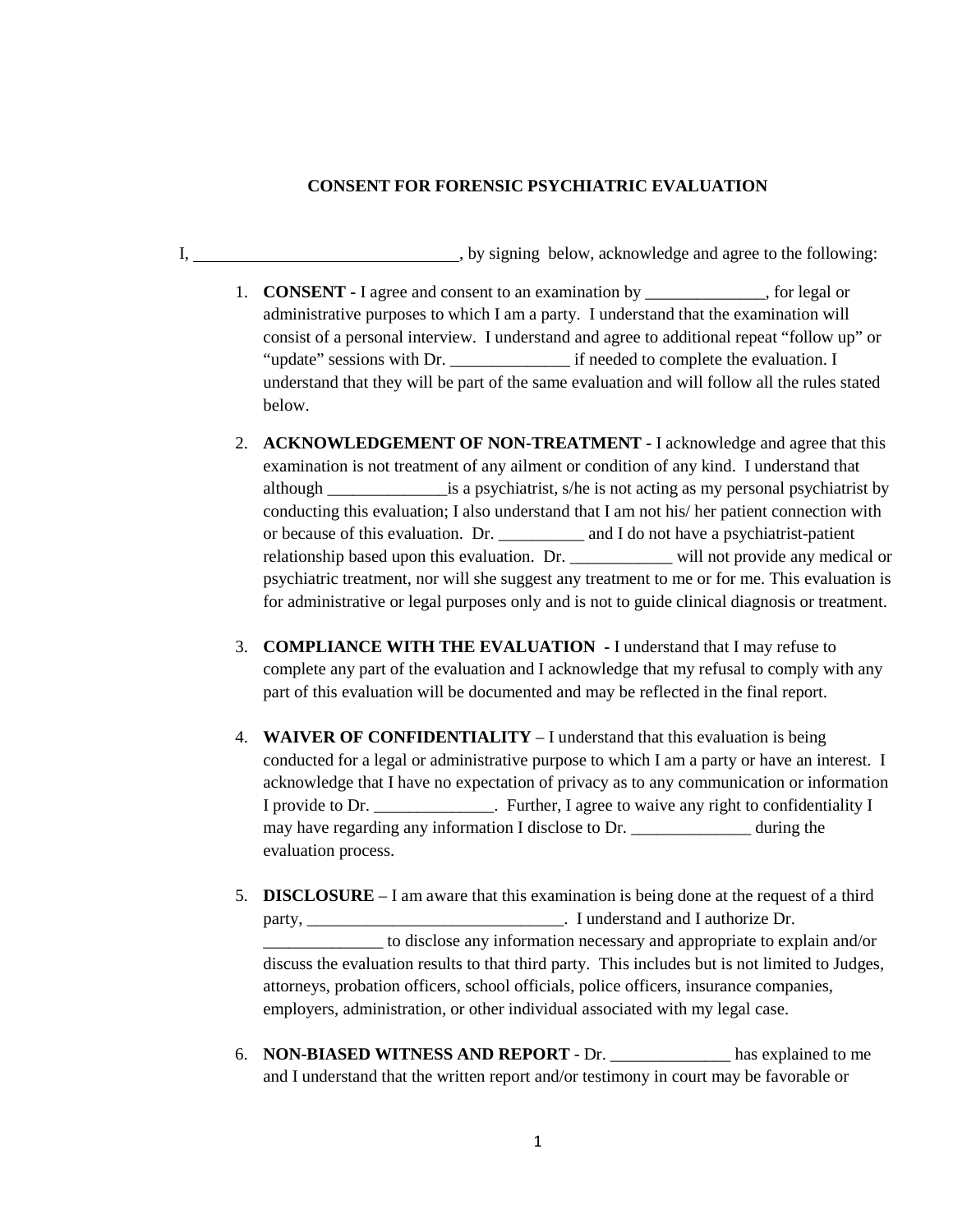unfavorable to my case and that this will be discussed with my attorney and a written report will be prepared at his/her request \_\_\_\_\_\_\_\_. (initial)

Dr. \_\_\_\_\_\_\_\_\_\_\_\_\_\_\_\_ has explained to me and I understand that the written report prepared for administrative matter may be favorable or unfavorable to my administrative matter and that this will be discussed with the referring agency and a written report will be prepared at their request \_\_\_\_\_\_\_\_. (initial)

## **PLEASE INITIAL APPROPRIATE SENTENCE ABOVE.**

- 7. **REPORT**  I understand that any report created as a result of this evaluation process for my legal case or administrative matter will not be delivered to me or accessible by me from Dr. \_\_\_\_\_\_\_\_\_\_\_\_\_\_. I understand that the report will be sent directly to the third party that requested the report. I understand and acknowledge that any request for access to the report must be directed to the third party and they may deny my request.
- 8. **HIPAA**  I understand and agree that I am not receiving health care services from Dr. \_\_\_\_\_\_\_\_\_\_\_\_\_\_ and that Dr. \_\_\_\_\_\_\_\_\_\_\_\_\_\_ is not a "covered entity" under the Health Insurance Portability and Accountability Act. I further understand that I will not have access to any records created by Dr. \_\_\_\_\_\_\_\_\_\_\_\_\_\_ as a result of this evaluation and will not require any accounting of disclosures of my information made by Dr.
- 9. **INCOMPETENCY HEARING** If this is an examination for incompetency due to criminal charges I understand that pursuant to 50 Pa. C.S. 7402e(3) I am entitled to have counsel present with me and am not required to answer any questions or to perform tests unless my counsel has moved for or agreed to the examination. If this is an examination for incompetency due to criminal charges I understand that nothing said or done by me during this examination may be used as evidence against me in any criminal proceedings on any issue other than that of my mental condition.
- 10. **SELF INCRIMINATION –** I am aware that other than as described in section 9, any selfincriminating statements made by me during this examination may be reflected in the report and result in criminal charges or civil complaint being filed against me.

Dr. has provided me the opportunity to ask questions regarding this consent and has answered all of my questions \_\_\_\_\_\_\_\_. (initial)

| PRINT NAME: | DATE SIGNED: |  |
|-------------|--------------|--|
|             |              |  |
| SIGNATURE:  |              |  |
|             |              |  |

WITNESS: